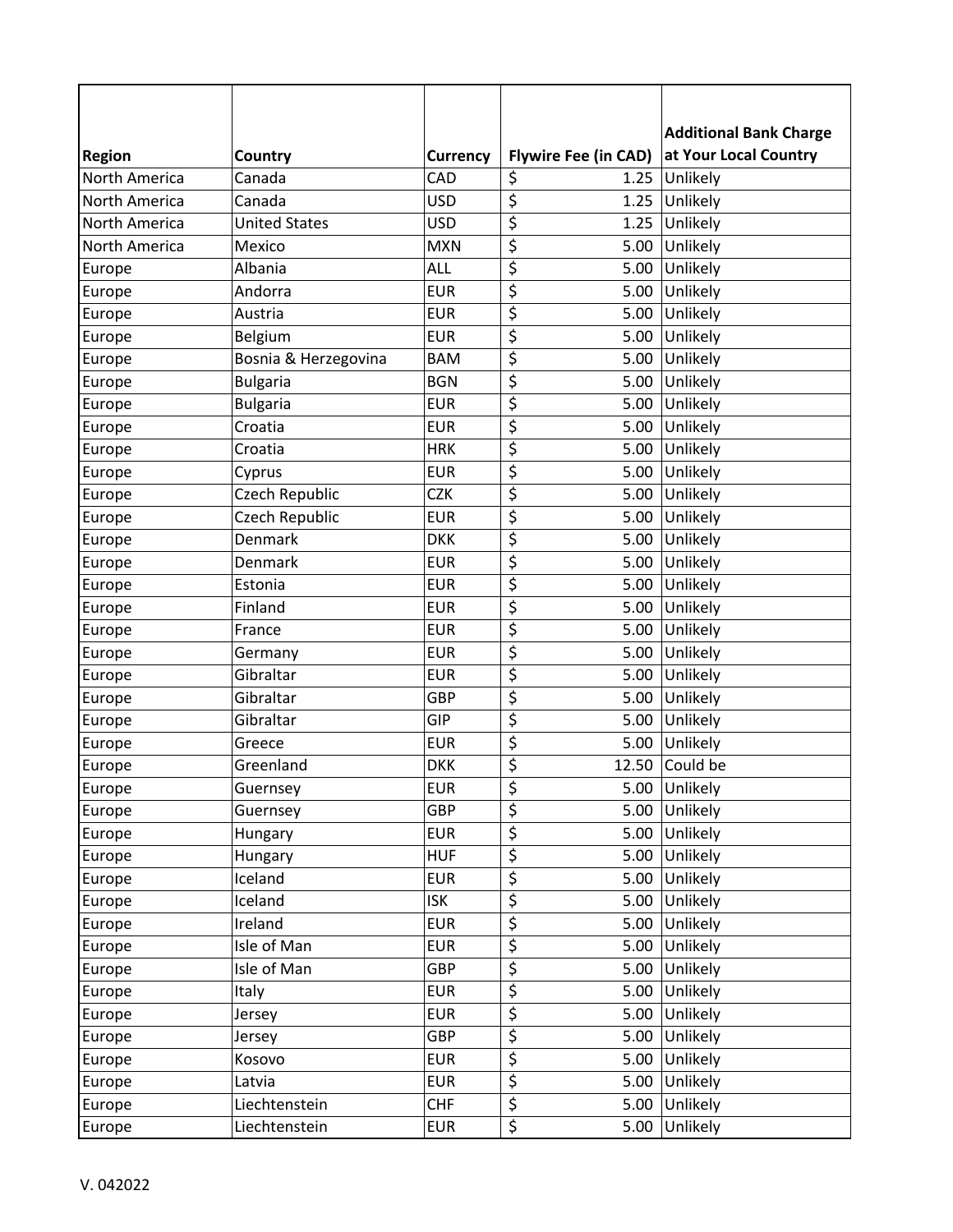| Europe       | Lithuania               | <b>EUR</b> | \$                              | 5.00  | Unlikely |
|--------------|-------------------------|------------|---------------------------------|-------|----------|
| Europe       | Luxembourg              | <b>EUR</b> | \$                              | 5.00  | Unlikely |
| Europe       | Macedonia               | <b>MKD</b> | \$                              | 12.50 | Could be |
| Europe       | Malta                   | <b>EUR</b> | $\overline{\boldsymbol{\zeta}}$ | 5.00  | Unlikely |
| Europe       | Moldova                 | <b>MDL</b> | \$                              | 12.50 | Could be |
| Europe       | Monaco                  | <b>EUR</b> | $\overline{\mathcal{L}}$        | 5.00  | Unlikely |
| Europe       | Montenegro              | <b>EUR</b> | \$                              | 5.00  | Unlikely |
| Europe       | Netherlands             | <b>EUR</b> | $\overline{\boldsymbol{\zeta}}$ | 5.00  | Unlikely |
| Europe       | Norway                  | <b>EUR</b> | $\overline{\xi}$                | 5.00  | Unlikely |
| Europe       | Norway                  | <b>NOK</b> | $\overline{\boldsymbol{\zeta}}$ | 5.00  | Unlikely |
| Europe       | Poland                  | <b>EUR</b> | \$                              | 5.00  | Unlikely |
| Europe       | Poland                  | PLN        | \$                              | 5.00  | Unlikely |
| Europe       | Portugal                | <b>EUR</b> | $\overline{\xi}$                | 5.00  | Unlikely |
| Europe       | Romania                 | <b>EUR</b> | $\overline{\boldsymbol{\zeta}}$ | 5.00  | Unlikely |
| Europe       | Romania                 | <b>RON</b> | $\overline{\boldsymbol{\zeta}}$ | 5.00  | Unlikely |
| Europe       | Saint Pierre & Miquelon | <b>EUR</b> | \$                              | 5.00  | Unlikely |
| Europe       | San Marino              | <b>EUR</b> | \$                              | 5.00  | Unlikely |
| Europe       | Serbia                  | <b>RSD</b> | $\overline{\boldsymbol{\zeta}}$ | 12.50 | Could be |
| Europe       | Slovakia                | <b>EUR</b> | \$                              | 5.00  | Unlikely |
| Europe       | Slovenia                | <b>EUR</b> | $\overline{\xi}$                | 5.00  | Unlikely |
| Europe       | Spain                   | <b>EUR</b> | $\overline{\boldsymbol{\zeta}}$ | 5.00  | Unlikely |
| Europe       | Sweden                  | <b>EUR</b> | \$                              | 5.00  | Unlikely |
| Europe       | Sweden                  | <b>SEK</b> | $\overline{\boldsymbol{\zeta}}$ | 5.00  | Unlikely |
| Europe       | Switzerland             | <b>CHF</b> | $\overline{\boldsymbol{\zeta}}$ | 5.00  | Unlikely |
| Europe       | Switzerland             | <b>EUR</b> | $\overline{\boldsymbol{\zeta}}$ | 5.00  | Unlikely |
| Europe       | Ukraine                 | <b>UAH</b> | \$                              | 12.50 | Could be |
| Europe       | United Kingdom          | <b>EUR</b> | $\overline{\xi}$                | 5.00  | Unlikely |
| Europe       | United Kingdom          | GBP        | \$                              | 5.00  | Unlikely |
| Europe       | Vatican City            | <b>EUR</b> | $\overline{\boldsymbol{\zeta}}$ | 5.00  | Unlikely |
| Asia-Pacific | Fiji                    | <b>FJD</b> | \$                              | 12.50 | Could be |
| Asia-Pacific | French Polynesia        | <b>XPF</b> | \$                              | 12.50 | Could be |
| Asia-Pacific | Georgia                 | GEL        | \$                              | 12.50 | Could be |
| Asia-Pacific | Hong Kong               | <b>HKD</b> | $\overline{\boldsymbol{\zeta}}$ | 5.00  | Unlikely |
| Asia-Pacific | India                   | <b>INR</b> | $\overline{\boldsymbol{\zeta}}$ | 5.00  | Unlikely |
| Asia-Pacific | Indonesia               | <b>IDR</b> | $\overline{\xi}$                | 5.00  | Unlikely |
| Asia-Pacific | Japan                   | <b>JPY</b> | \$                              | 12.50 | Could be |
| Asia-Pacific | Kyrgyzstan              | KGS        | $\overline{\boldsymbol{\zeta}}$ | 12.50 | Could be |
| Asia-Pacific | Laos                    | LAK        | $\overline{\xi}$                | 12.50 | Could be |
| Asia-Pacific | Macao                   | <b>MOP</b> | $\overline{\boldsymbol{\zeta}}$ | 5.00  | Unlikely |
| Asia-Pacific | Malaysia                | <b>MYR</b> | $\overline{\xi}$                | 12.50 | Could be |
| Asia-Pacific | Maldives                | <b>MVR</b> | $\overline{\boldsymbol{\zeta}}$ | 12.50 | Could be |
| Asia-Pacific | Mongolia                | <b>MNT</b> | \$                              | 12.50 | Could be |
| Asia-Pacific | Nepal                   | <b>NPR</b> | $\overline{\boldsymbol{\zeta}}$ | 12.50 | Could be |
| Asia-Pacific | New Caledonia           | <b>XPF</b> | $\overline{\boldsymbol{\zeta}}$ | 12.50 | Could be |
| Asia-Pacific | New Zealand             | <b>NZD</b> | $\overline{\xi}$                | 5.00  | Unlikely |
| Asia-Pacific | Niue                    | <b>NZD</b> | $\overline{\xi}$                | 12.50 | Could be |
| Asia-Pacific | Norfolk Island          | <b>AUD</b> | \$                              | 12.50 | Could be |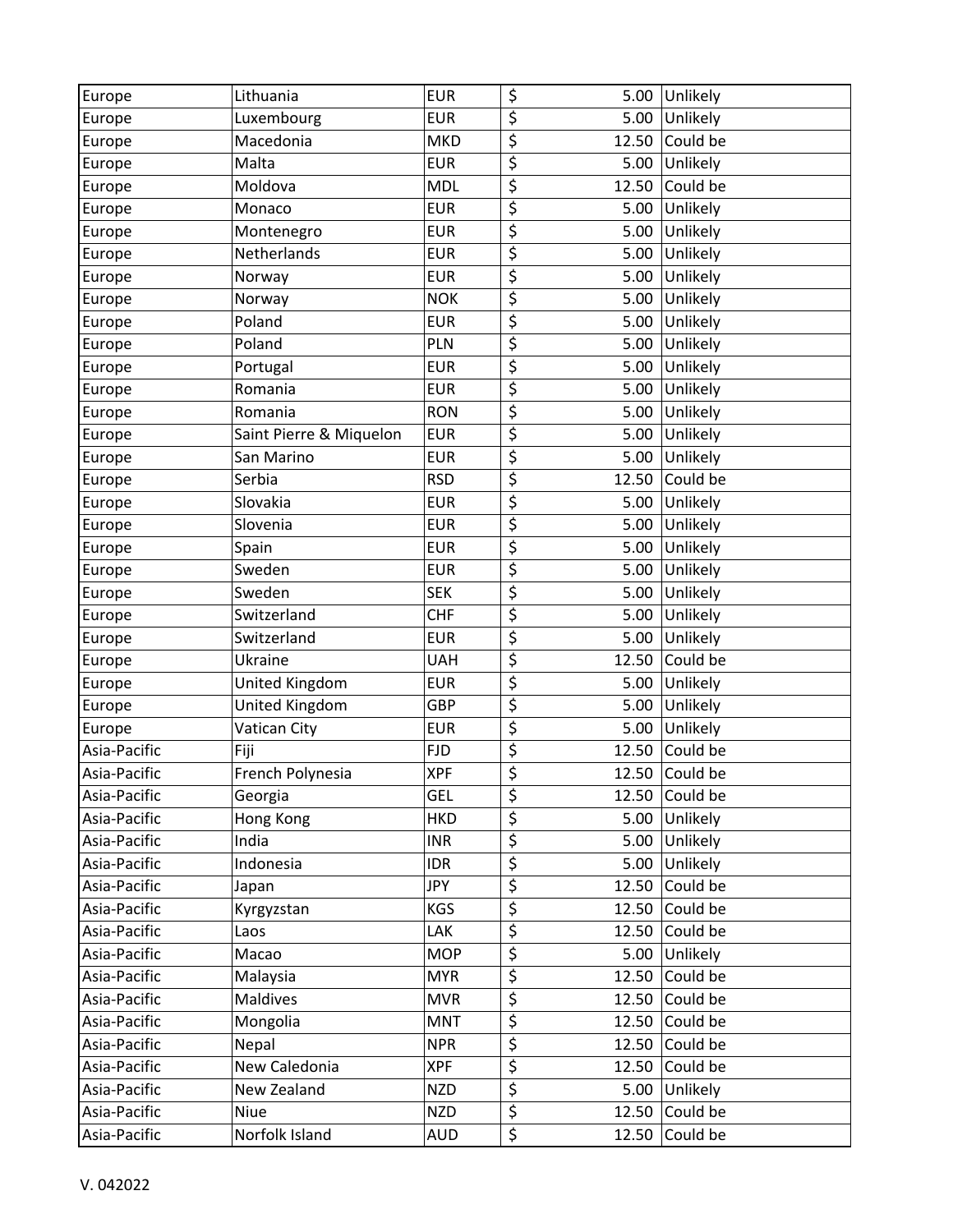| Asia-Pacific | Pakistan                       | <b>PKR</b> | \$                                  |       | 5.00 Unlikely          |
|--------------|--------------------------------|------------|-------------------------------------|-------|------------------------|
| Asia-Pacific | Papua New Guinea               | <b>PGK</b> | $\overline{\xi}$                    |       | 12.50 Could be         |
| Asia-Pacific | Philippines                    | <b>PHP</b> | $\overline{\boldsymbol{\zeta}}$     |       | 5.00 Unlikely          |
| Asia-Pacific | Pitcairn                       | <b>NZD</b> | $\overline{\xi}$                    | 12.50 | Could be               |
| Asia-Pacific | Samoa                          | <b>WST</b> | \$                                  |       | 12.50 Could be         |
| Asia-Pacific | Singapore                      | SGD        | $\overline{\xi}$                    | 5.00  | Unlikely               |
| Asia-Pacific | Solomon Islands                | SBD        | \$                                  |       | 12.50 Could be         |
| Asia-Pacific | South Korea                    | <b>KRW</b> | \$                                  | 12.50 | Could be               |
| Asia-Pacific | Sri Lanka                      | <b>LKR</b> | \$                                  |       | 5.00 Unlikely          |
| Asia-Pacific | Taiwan                         | <b>TWD</b> | \$                                  |       | 12.50 Could be         |
| Asia-Pacific | Tajikistan                     | <b>TJS</b> | $\overline{\xi}$                    | 12.50 | Could be               |
| Asia-Pacific | Thailand                       | <b>THB</b> | \$                                  |       | 5.00 Unlikely          |
| Asia-Pacific | Tokelau                        | <b>NZD</b> | $\overline{\boldsymbol{\varsigma}}$ | 12.50 | Could be               |
| Asia-Pacific | Tonga                          | <b>TOP</b> | $\overline{\xi}$                    |       | 12.50 Could be         |
| Asia-Pacific | Turkmenistan                   | <b>TMT</b> | $\overline{\xi}$                    | 12.50 | Could be               |
| Asia-Pacific | Uzbekistan                     | <b>UZS</b> | $\overline{\boldsymbol{\zeta}}$     |       | 12.50 Could be         |
| Asia-Pacific | Vanuatu                        | <b>VUV</b> | \$                                  |       | 12.50 $\vert$ Could be |
| Asia-Pacific | Vietnam                        | <b>VND</b> | \$                                  | 5.00  | Unlikely               |
| Asia-Pacific | Wallis & Futuna                | <b>XPF</b> | \$                                  |       | 12.50 Could be         |
| Africa       | Algeria                        | <b>DZD</b> | \$                                  | 12.50 | Could be               |
| Africa       | Angola                         | <b>AOA</b> | \$                                  |       | 12.50 Could be         |
| Africa       | <b>Benin</b>                   | <b>XOF</b> | $\overline{\boldsymbol{\zeta}}$     | 12.50 | Could be               |
| Africa       | Botswana                       | <b>BWP</b> | $\overline{\xi}$                    | 12.50 | Could be               |
| Africa       | <b>Burkina Faso</b>            | <b>XOF</b> | \$                                  |       | 12.50 Could be         |
| Africa       | Burundi                        | <b>BIF</b> | $\overline{\xi}$                    | 12.50 | Could be               |
| Africa       | Cameroon                       | XAF        | $\overline{\boldsymbol{\zeta}}$     |       | 12.50 Could be         |
| Africa       | Cape Verde                     | <b>CVE</b> | $\boldsymbol{\zeta}$                | 12.50 | Could be               |
| Africa       | Central African Republic       | XAF        | $\overline{\xi}$                    |       | 12.50 Could be         |
| Africa       | Chad                           | XAF        | $\overline{\boldsymbol{\zeta}}$     |       | 12.50 Could be         |
| Africa       | Comoros                        | <b>KMF</b> | $\overline{\xi}$                    | 12.50 | Could be               |
| Africa       | Congo, Republic of (Brazza XAF |            | $\overline{\boldsymbol{\zeta}}$     |       | 12.50 Could be         |
| Africa       | Djibouti                       | <b>DJF</b> | \$                                  | 12.50 | Could be               |
| Africa       | Egypt                          | <b>EGP</b> | \$                                  | 12.50 | Could be               |
| Africa       | <b>Equatorial Guinea</b>       | XAF        | \$                                  | 12.50 | Could be               |
| Africa       | French Southern Territorie EUR |            | $\overline{\boldsymbol{\zeta}}$     | 12.50 | Could be               |
| Africa       | Eritrea                        | ERN        | \$                                  | 12.50 | Could be               |
| Africa       | Ethiopia                       | <b>ETB</b> | $\overline{\xi}$                    | 12.50 | Could be               |
| Africa       | Gabon                          | XAF        | $\overline{\xi}$                    |       | 12.50 Could be         |
| Africa       | Gambia                         | <b>GMD</b> | $\overline{\boldsymbol{\zeta}}$     | 12.50 | Could be               |
| Africa       | Ghana                          | <b>GHS</b> | \$                                  | 12.50 | Could be               |
| Africa       | Guinea                         | <b>GNF</b> | \$                                  | 12.50 | Could be               |
| Africa       | Guinea-Bissau                  | <b>XOF</b> | \$                                  | 12.50 | Could be               |
| Africa       | Kenya                          | <b>KES</b> | $\overline{\boldsymbol{\zeta}}$     | 12.50 | Could be               |
| Africa       | Lesotho                        | <b>LSL</b> | $\overline{\boldsymbol{\zeta}}$     | 12.50 | Could be               |
| Africa       | Madagascar                     | <b>MGA</b> | \$                                  | 12.50 | Could be               |
| Africa       | Malawi                         | <b>MWK</b> | $\overline{\mathcal{L}}$            | 12.50 | Could be               |
| Africa       | Mali                           | <b>XOF</b> | $\overline{\xi}$                    | 12.50 | Could be               |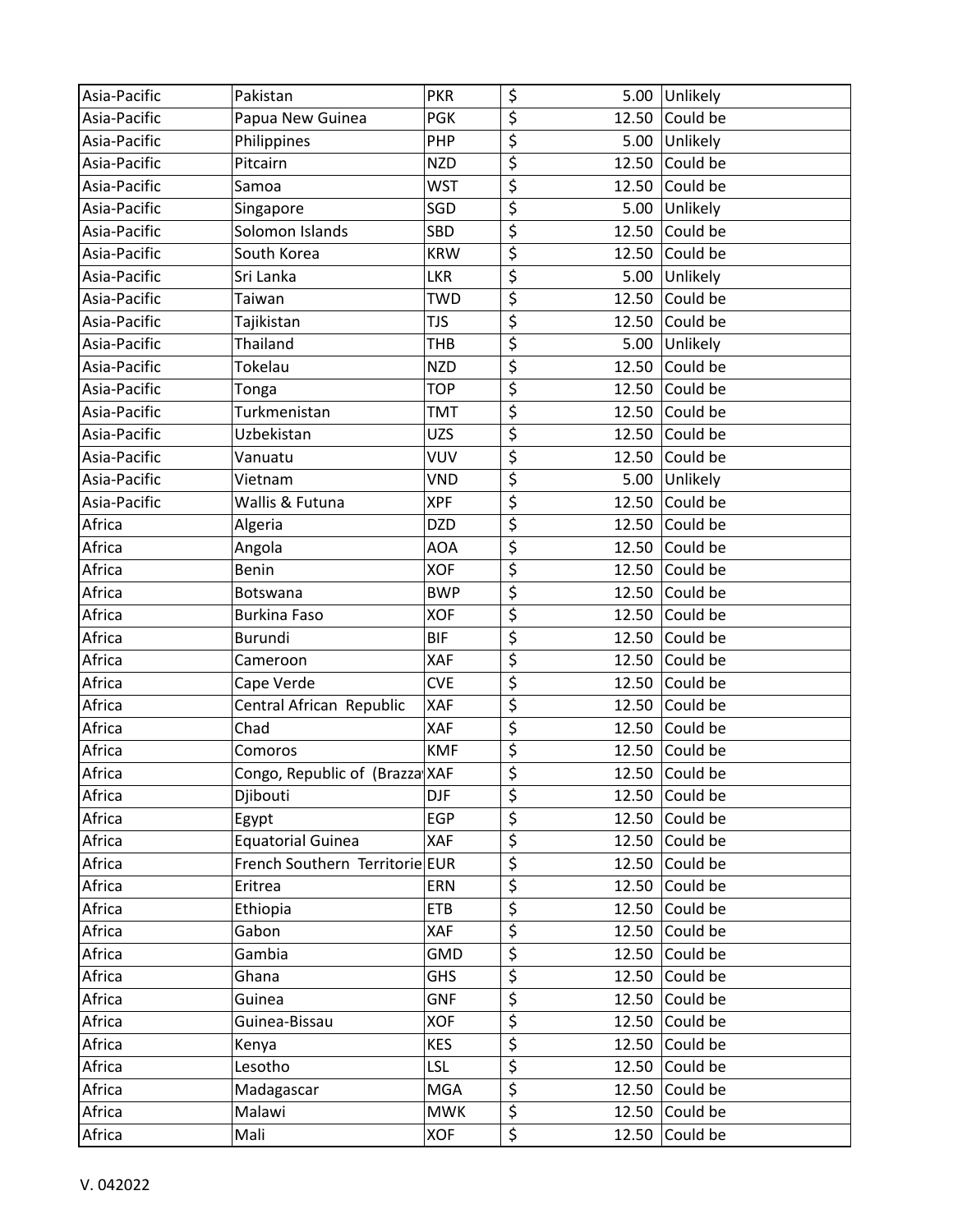| Africa             | Mauritania                  | <b>MRO</b> | \$                                  |       | 12.50 $\vert$ Could be |
|--------------------|-----------------------------|------------|-------------------------------------|-------|------------------------|
| Africa             | <b>Mauritius</b>            | <b>MUR</b> | $\overline{\boldsymbol{\zeta}}$     | 12.50 | Could be               |
| Africa             | Mayotte                     | <b>EUR</b> | $\overline{\boldsymbol{\zeta}}$     | 12.50 | Could be               |
| Africa             | Morocco                     | <b>MAD</b> | $\overline{\xi}$                    | 12.50 | Could be               |
| Africa             | Mozambique                  | <b>MZN</b> | $\overline{\boldsymbol{\zeta}}$     | 12.50 | Could be               |
| Africa             | Namibia                     | <b>NAD</b> | $\overline{\xi}$                    | 12.50 | Could be               |
| Africa             | Niger                       | <b>XOF</b> | $\overline{\xi}$                    | 12.50 | Could be               |
| Africa             | Nigeria                     | <b>NGN</b> | $\overline{\boldsymbol{\zeta}}$     | 12.50 | Could be               |
| Africa             | Reunion                     | <b>EUR</b> | $\overline{\xi}$                    | 12.50 | Could be               |
| Africa             | Rwanda                      | <b>RWF</b> | $\overline{\boldsymbol{\zeta}}$     | 12.50 | Could be               |
| Africa             | Sao Tome & Principe         | <b>STD</b> | \$                                  | 12.50 | Could be               |
| Africa             | Senegal                     | <b>XOF</b> | $\overline{\boldsymbol{\zeta}}$     | 12.50 | Could be               |
| Africa             | Seychelles                  | <b>SCR</b> | $\overline{\xi}$                    | 12.50 | Could be               |
| Africa             | Sierra Leone                | <b>SLL</b> | $\overline{\xi}$                    | 12.50 | Could be               |
| Africa             | South Africa                | ZAR        | $\overline{\xi}$                    | 12.50 | Could be               |
| Africa             | St Helena                   | <b>SHP</b> | $\overline{\xi}$                    | 12.50 | Could be               |
| Africa             | Swaziland                   | SZL        | $\overline{\boldsymbol{\zeta}}$     | 12.50 | Could be               |
| Africa             | Tanzania                    | <b>TZS</b> | $\overline{\boldsymbol{\zeta}}$     | 12.50 | Could be               |
| Africa             | Togo                        | <b>XOF</b> | $\overline{\boldsymbol{\zeta}}$     | 12.50 | Could be               |
| Africa             | Tunisia                     | <b>TND</b> | $\overline{\xi}$                    | 12.50 | Could be               |
| Africa             | Uganda                      | <b>UGX</b> | $\overline{\xi}$                    | 12.50 | Could be               |
| Africa             | Zambia                      | ZMW        | \$                                  | 12.50 | Could be               |
| <b>Middle East</b> | Armenia                     | AMD        | $\overline{\xi}$                    | 12.50 | Could be               |
| <b>Middle East</b> | <b>Bahrain</b>              | <b>BHD</b> | $\overline{\boldsymbol{\zeta}}$     | 12.50 | Could be               |
| <b>Middle East</b> | Israel                      | <b>ILS</b> | $\overline{\boldsymbol{\varsigma}}$ | 12.50 | Could be               |
| <b>Middle East</b> | Jordan                      | <b>JOD</b> | $\overline{\xi}$                    | 12.50 | Could be               |
| <b>Middle East</b> | Kuwait                      | <b>KWD</b> | $\overline{\xi}$                    | 12.50 | Could be               |
| <b>Middle East</b> | Oman                        | <b>OMR</b> | $\overline{\boldsymbol{\zeta}}$     | 12.50 | Could be               |
| <b>Middle East</b> | Qatar                       | QAR        | $\overline{\boldsymbol{\zeta}}$     | 12.50 | Could be               |
| <b>Middle East</b> | Saudi Arabia                | SAR        | $\overline{\mathcal{L}}$            | 12.50 | Could be               |
| <b>Middle East</b> | Turkey                      | <b>TRY</b> | \$                                  |       | 5.00 Unlikely          |
| <b>Middle East</b> | <b>United Arab Emirates</b> | AED        | \$                                  |       | 12.50 Could be         |
| LATAM              | Anguilla                    | <b>XCD</b> | \$                                  | 12.50 | Could be               |
| LATAM              | Antigua & Barbuda           | XCD        | $\overline{\boldsymbol{\zeta}}$     | 12.50 | Could be               |
| LATAM              | Argentina                   | ARS        | $\overline{\boldsymbol{\varsigma}}$ | 12.50 | Could be               |
| LATAM              | Aruba                       | AWG        | \$                                  | 12.50 | Could be               |
| LATAM              | <b>Bahamas</b>              | <b>BSD</b> | \$                                  | 12.50 | Could be               |
| LATAM              | <b>Barbados</b>             | <b>BBD</b> | $\overline{\xi}$                    | 12.50 | Could be               |
| LATAM              | <b>Belize</b>               | <b>BZD</b> | $\overline{\boldsymbol{\zeta}}$     | 12.50 | Could be               |
| LATAM              | Bermuda                     | <b>BMD</b> | $\overline{\boldsymbol{\zeta}}$     | 12.50 | Could be               |
| LATAM              | <b>Bolivia</b>              | <b>BOB</b> | $\overline{\boldsymbol{\zeta}}$     | 12.50 | Could be               |
| LATAM              | <b>Brazil</b>               | BRL        | \$                                  | 12.50 | Could be               |
| LATAM              | Cayman Islands              | <b>KYD</b> | \$                                  | 12.50 | Could be               |
| LATAM              | Chile                       | <b>CLP</b> | $\overline{\mathcal{L}}$            | 12.50 | Could be               |
| LATAM              | Colombia                    | <b>COP</b> | $\overline{\xi}$                    | 12.50 | Could be               |
| LATAM              | Costa Rica                  | <b>CRC</b> | $\overline{\xi}$                    |       | 12.50 Could be         |
| LATAM              | Curacao                     | ANG        | \$                                  | 12.50 | Could be               |